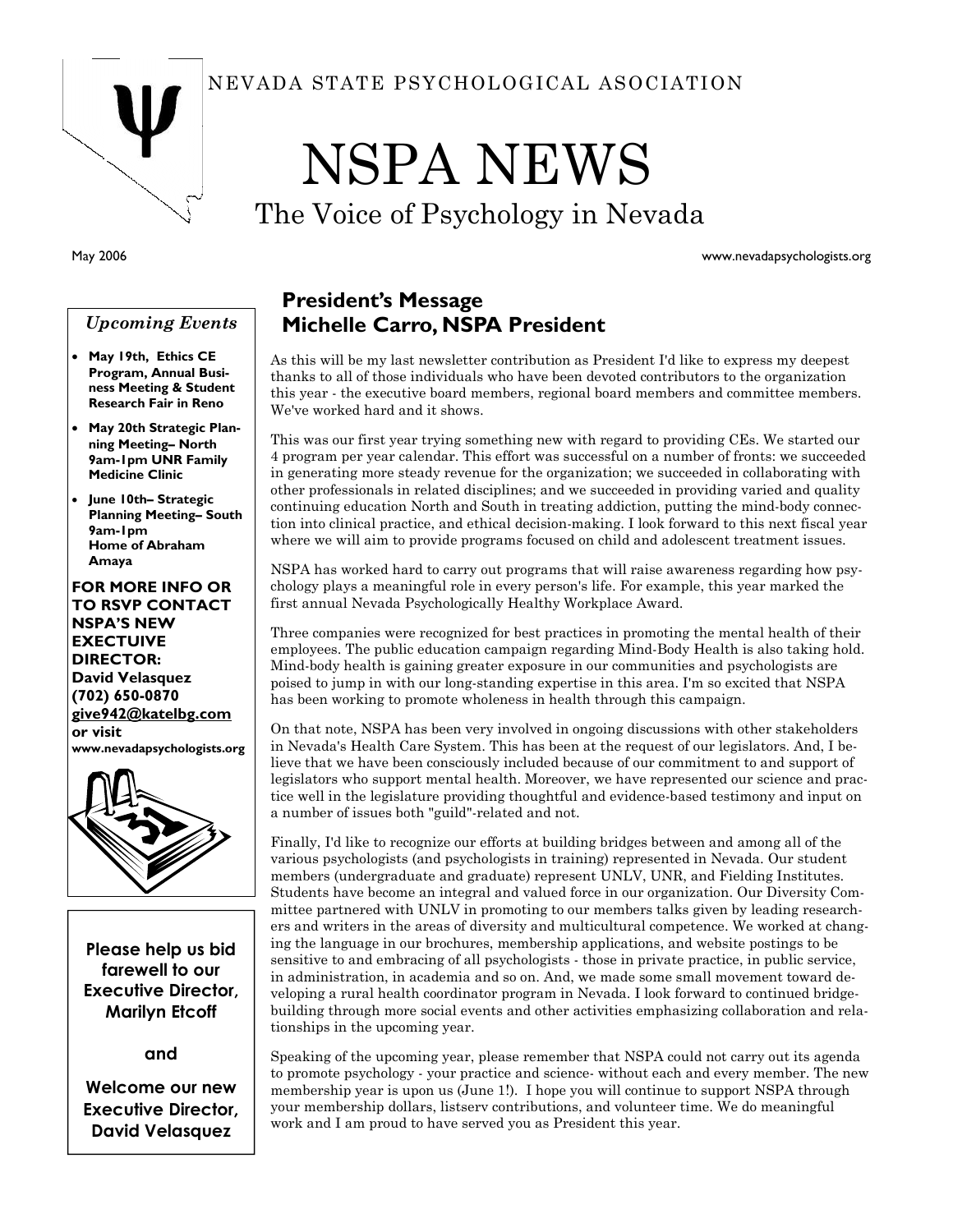### BUILDING COMMUNITY THROUGH **DIVERSITY** Judy Phoenix, Ph.D. NSPA President 2006-2007

I am pleased, honored and a little anxious about becoming your new President of NSPA. It's so easy to have big ideas and not so easy to accomplish them. I have, however, such wonderful role models on how to do a great job, and that is reassuring. As you can see from the title of this column, I have chosen to emphasize building community as my focus for the year. I see that as "through diversity" because it is our diversity as a profession, as professionals, and as people that enriches our organization. It is all too easy for our differences to become divisive, rather than strengths. I want to build on our strengths. I also look forward to NSPA continuing to work with our colleagues in the mental health field to build a larger mental health community that will benefit us all.

 We have some challenges to address in the new year. We'll be starting with Strategic Planning meetings to help us get on track for this year with your input. I hope I see many of you there. The northern meeting will be 5/20/06, 9-1, at the UNR Family Medicine Clinic. The southern meeting will be 6/10/06, 9-1 at Abraham Amaya's home. Please plan to come.

### Farewell from our Executive Director, Marilyn Etcoff

As I step down from the position of NSPA'S Executive Director, I'd like to take a moment to thank a lot of very nice people I've had the opportunity to meet and work with over the past four years as your Executive Director. First, I owe a debt of gratitude to Dr. Louis Mortillaro who asked me to apply for this position. Lou was the first President I worked for. A more generous psychologist you won't find. Whenever NSPA was in a fix Lou came through and kept us on our feet by donating very generously. Lou was singularly responsible for soliciting the single largest donation to our annual conference. His leadership kept us in the black. Dr. Bill Danton ably took the reins from Dr. Mortillaro. Bill developed one of the best annual conferences NSPA ever had. Gary Lenkeit, the third president I served under was and has been one of the most committed and influential psychologists in the area of legislative affairs. He has testified before the state legislature more than any other Nevada psychologist. Gary has been active for years and years as one of our leading representatives to the APA. Finally, Dr. Michelle Carro has been a joy to work with. Organized, rational, committed and knowledgeable, Michelle has been a true leader.

 With the help of our Boards of Directors who have given their time and hearts to professional psychology, and Nevada psychology in particular, NSPA has evolved over the past four years. We developed a Political Action Committee during Dr. Mortillaro's tenure, and have raised thousands of dollars in contributions allocated to Nevada's legislative leaders under the deft guidance of Mr. Bryan Gresh, our dedicated lobbyist. Bryan has provided articulate leadership that has educated our Board and members in the political process. The respect Bryan has in the state legislature makes his representation of NSPA effective. Psychology now is listened to by legislative leaders as never before.

 I am particularly proud of my work in the area of administration. I spent many hours placing NSPA

into the 21st century by placing our organization onto the computer, keeping membership and financial data, and helping to develop and administer our own website. During my tenure our CAPP grants have increased as has our membership. We have marketed and conducted increasing numbers of successful CE programs giving our members inexpensive and convenient access to quality APA- approved continuing education programming.

 I have enjoyed building relationships on the telephone with potential patients, sponsors and psychologists who called NSPA for help.

 In closing, I want to wish Nevada's psychologists the very best in the future. It was an honor to serve as your Executive Director.

Thank you so much.

Sincerely,

Manly Etory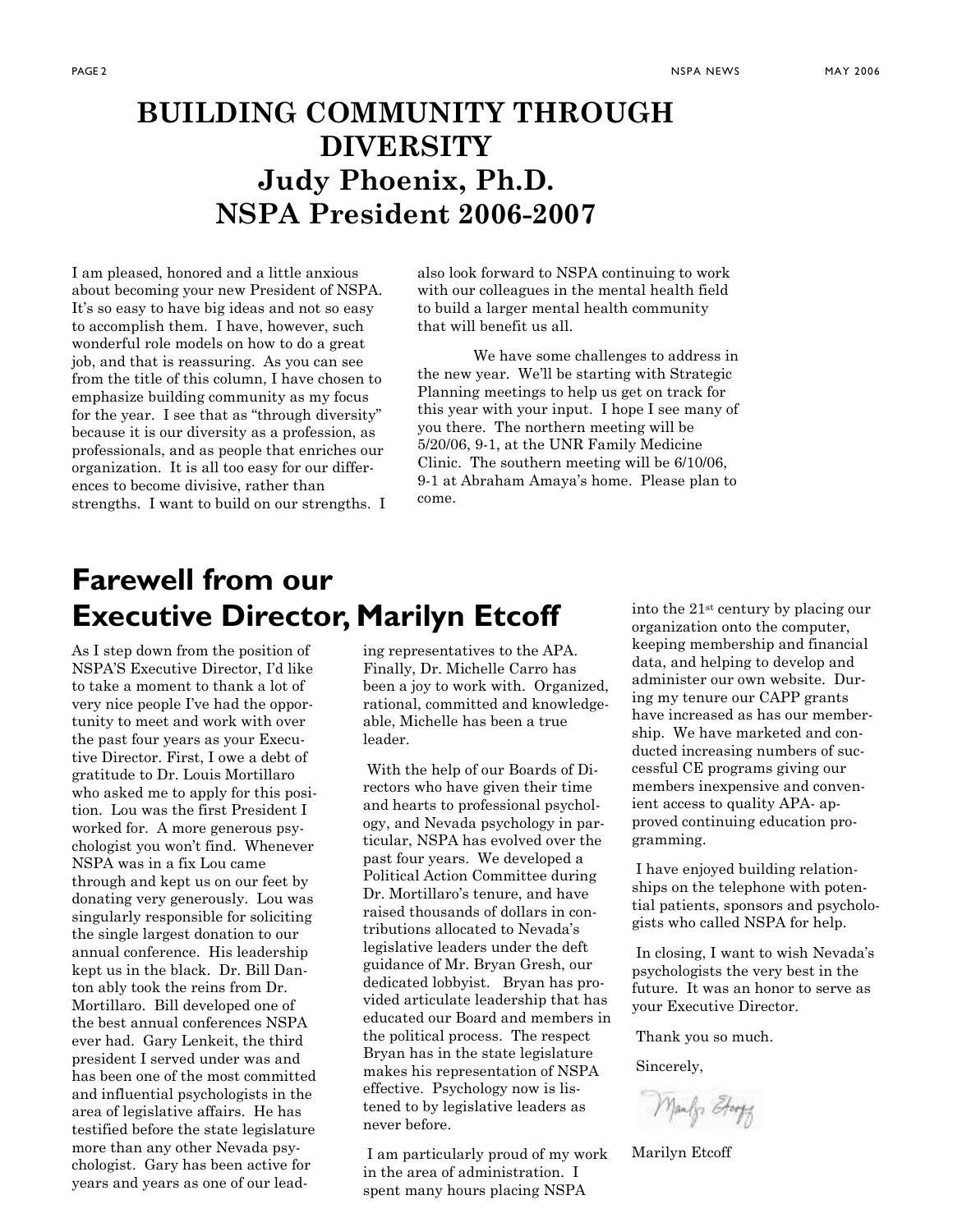J. Smith, Ph.D.

#### It could take years!

Your earning power is the force that makes other things possible. Have you thought about what might happen to you and your family if you couldn't work because of an illness or injury? The really astounding facts show that if you become disabled between the ages of 45-50 it could take more than three years (on average) to recover! And, incredibly, more than half of those disabled at age 45 are still disabled five years later.

#### Who would the family turn to?

Federal Housing Administration statistics show that 46% of all mortgage defaults are due to disability. When you aren't able to work due to a serious illness or injury who will pay the taxes, mortgage, car payments, college tuition and other expenses?

### **Trust endorsed LifeStyle Income** Protection plans are really affordable and comprehensive!

LifeStyle Plans are designed to replace your income in the event of total disability and now the new LifeStyle 65 Plus plan can even provide funds to continue contributions to your pension or savings plan while you are disabled. Call us today to find out how little it costs to secure your family's financial future.

#### **Trust LifeStyle Plans Feature:**

- > Monthly benefits up to \$10,000
- > Choice of benefit payment periods (5-year or to Age 65)
- > Choice of benefit Walting Period (28, 90,<br>or 190-day)
- > Residual benefits to ease your return to work
- > Guaranteed Insurability Option, which allows<br>you to purchase additional monthly protection as your earnings increase
- > Benefit Booster, which prevents initiation from eroding the value of your benefit during an<br>extensive period of clisability
- > Additional dollars to replace retirement plan<br>contributions with Lifestyle 65-Plus plan

**BACK IN**  $2009$ 



## www.apait.org

For prices and details, go to www.apait.org, click on products and then income protection.

n. Pelicies issued by Liberty Life Assurance Company of Boston, a member of Liberty Matuel.<br>Interiors: For easts and considers details, call the member listed above.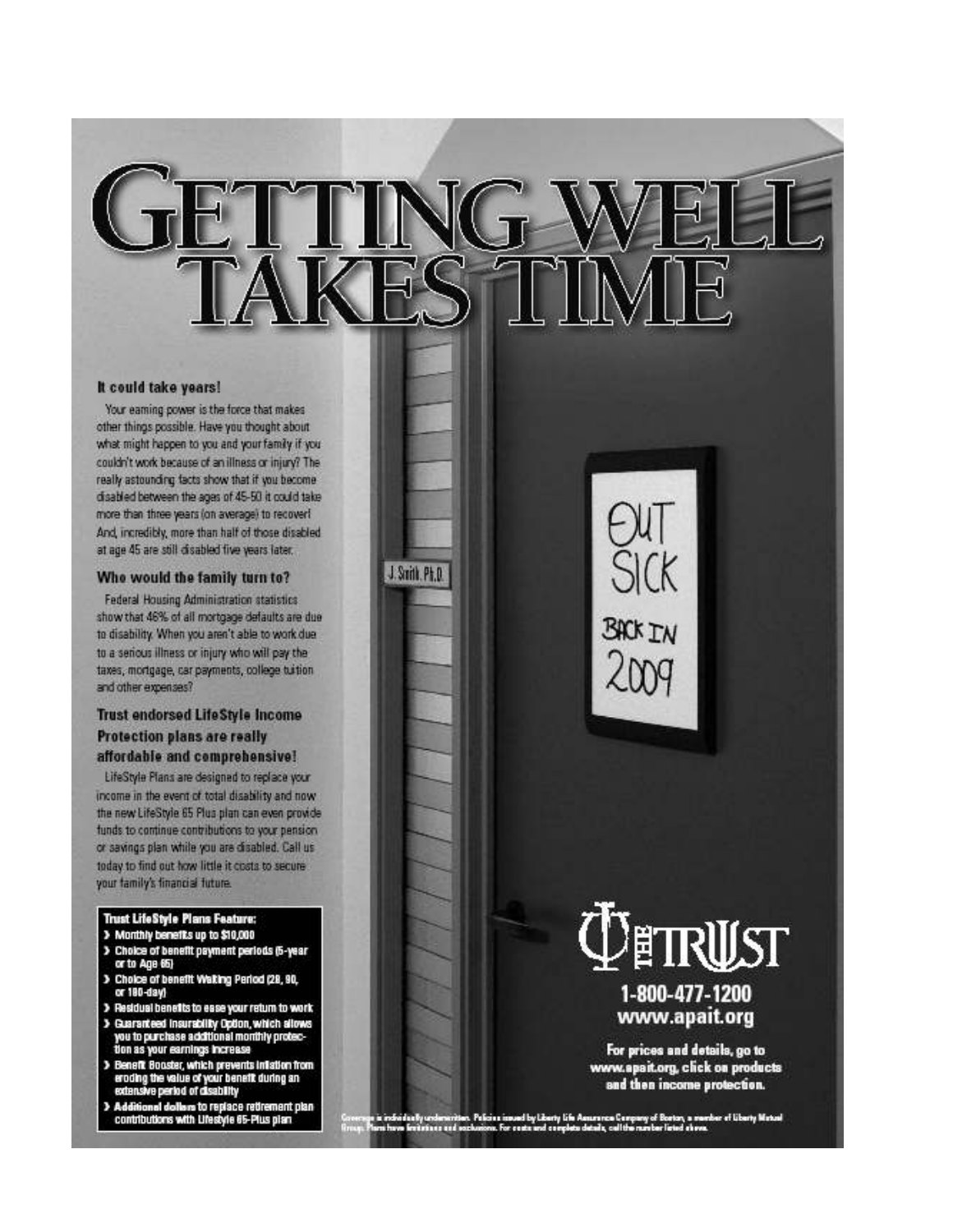### Catherine J. Neighbors, President, NSPA North Drucker will be coordinating News from the North

Our team in the North is collectively taking a deep sigh of relief after successfully providing a 3-credit CE workshop about collaborating with community resources in Northern Nevada. The event was held on Friday, March 3, and was entitled: The Best You Can Be: Optimizing your Collaborations with Mental Health Resources in Northern Nevada. All of our speakers volunteered their time, and I would like to thank: Hon. Peter Breen, Washoe County Mental Health Court; Pam Becker, Children's Cabinet; Daela Gibson, Suicide and Crisis Hotline; Kambiz Alaei, Ph.D., Northern Nevada Adult Mental Health Services; and Duane Runyan, Ph.D., Carson-Tahoe Hospital Behavioral Health Services.

Participants commented that they had learned new information about the services that these resources provide. The workshop was an ambitious undertaking given that we had 5 speakers to coordinate, and our officers all volunteer their time as well. Our team pulled together to get quality speakers; and we huddled during a couple of crunch

times to get the flyers in the mail and to create a workshop brochure in which we offered advertising space. We had about 25 participants, and grossed \$890, which is remarkable given the \$30 registration fee. After expenses, we earned a net profit of about \$650, which will help fund our Annual Student Social in the fall. Thanks to the team in the North for all your effort: Laurie Drucker, Psy.D., Vice President; John Friel, Ph.D., Treasurer; and Hillary Case, Ph.D., Secretary. We were also fortunate to have Judy Phoenix, Ph.D., President-Elect, kick off the workshop with NSPA announcements. And another big "thank you" goes to Marisa Torch, who is the UNR Psi Chi President, and one officer that we can count on to help NSPA in a pinch. She helped us with the registration desk, as well as running extra copies at the last minute.

The next formal student event will be the Student Research Faire, which will be a poster session held in conjunction with the Ethics Workshop and Annual Awards Luncheon on Friday, May 19, 2006. Laurie

the poster session, and she will be sending out a "Call for Posters," which will be distributed to all UNR, UNLV, and Fielding psychology students (both graduate and undergraduate). Larry Pruitt, our UNR and APAGS Representative, will help in the distribution of the flyer as well as encouraging students to participate. This has been an excellent, collaborative event in which psychologists have the opportunity to meet students and to hear the latest in the quality research that these students produce.

In terms of nominations for Northern officers for the '06/'07 year, we still need a nomination for Vice President. The other nominations are: Laurie Drucker, President; Peter Frohman, Treasurer; John Friel, Secretary. Nominations are still open, but we'll need to get ballots out soon. Let me know if you or anyone you know would be interested in being nominated for Vice President of the North. Contact me at CJNeighbors@aol.com or (775) 322-4451.

### Northern Nevada Student News at the University of Nevada, Reno The National Honor Society In Psychology By Marisa Torch

Psi Chi, The National Honor Society In Psychology, has had a successful semester due to the continued support of NSPA and the UNR Department of Psychology. On February 9th, Psi Chi held an introductory meeting where students and officers planned events and prospective speakers, fundraising activities, and other student involvement on campus both within the Northern Nevada Community and the University setting as well as ideas for student involvement in NSPA.

 On February 23rd, Graduate Student Erick Dubuque spoke about Americorp and Behavior Analysis. On March 16th Steven Hayes,

Ph.D. presented on Acceptance and Commitment Therapy and his work as an internationally known researcher and clinician. On April 7th, Psi Chi and the Psychology Dept. hosted the 2nd annual Meet and Greet Social with Department Chair, Victoria Follette. There was an excellent Undergraduate and Graduate student turnout, with faculty from the Experimental, Behavior Analysis, and Clinical Psychology Programs in attendance.

 Psi Chi has benefited from the immense support of Dr. Follette and Psi Chi Advisor, Ramona Houmanfar and their interest in undergraduate student activities. Psi Chi was very fortunate to have a planning luncheon with Catherine Neighbors, Ph.D. on March 17th and also helped at the March 3rd NSPA Conference on Optimizing Collaborations with Mental Health Services in Northern Nevada.

 Psi Chi looks forward to a successful end of the semester, with their continued collaboration with NSPA at the Ethics Conference on May 19th, and looks forward to speakers Dudley Luke, Ph.D., on April 27th and the Semester Induction Ceremony to be held on May 11th.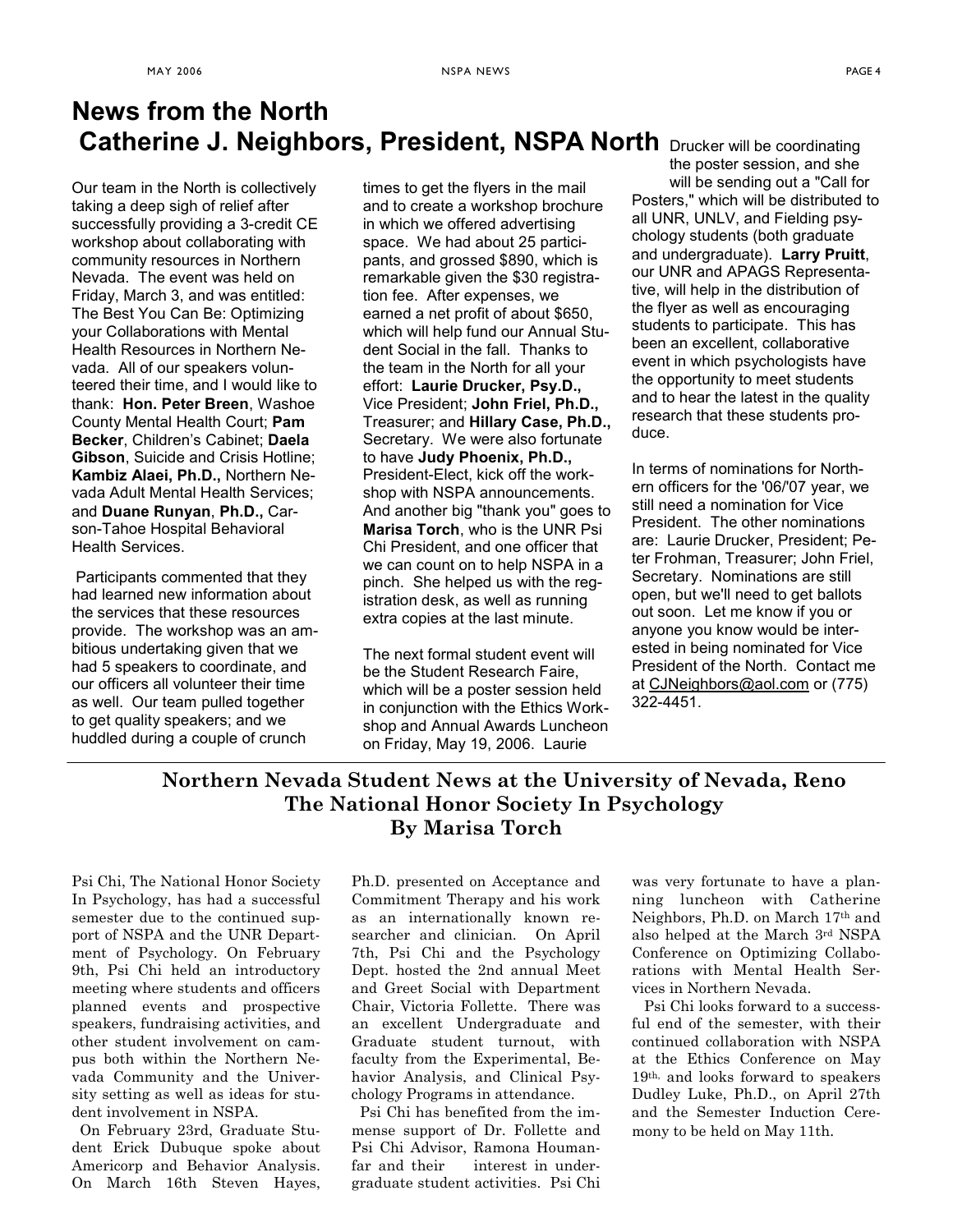### NSPA MEMBERSHIP

### 2005-2006

Anis Abi-Karam, Ph.D. Kambiz Alaei, Ph.D. Paul M. Aleksic, Ph.D. John C. Altrocchi, Ph.D. Krisann M. Alvarez Abraham Amaya, Psy.D. Amy E. Amenta Mark C. Anderson, Ph.D. James Ansley, Ph.D. David O. Antonuccio, Ph.D. John R. Araza, Ph.D. Lissette Artiga Shanyn Aysta, Psy.D. Richard M. Baldo, Ph.D. Donna Bar-Navon, Psy.D. Patricia Barrera, Ph.D. Janet E. Baumann, Ph.D. April K. Bay-hinitz, Ph.D. Julie F. Beasley, Ph.D. Erin Bell Arva Bensaheb Richard T. Bissett, Ph.D. Michelle Boutte Burke, Ph.D. Mary F. Boyce, Ph.D. Shera D. Bradley Irene M. Burke Michelle G. Carro, Ph.D.<br>Hillary L. Case, Ph.D. Catherine Choi-Pearson, Ph.D. Michelle M. Christensen Hillary L. Case, Ph.D. Catherine Choi-Pearson, Ph.D.<br>Donna Cook M.D. Cosheen Cook, Ph.D. Donna Cook **Dosheen Cook, Ph.D.** Jeffrey H. Corpuel, Ph.D.<br>
John W. Crawford, Ph.D. Mallary J. Crow Nicholas Cummings, Ph.I James A. Dandrea, Ph.D. William G. Danton, Ph.D. G. Brent Dennis, Ph.D. Susan D. Devoge, Ph.D. Jennee Dickens Yani L. Dickens Carol S. Dillingham, Ph.D. Robyn L. Donaldson Maria G. Doncaster, Ph.D.<br>Bradley C. Donohue, Ph.D. Ronald S. Drabman, Ph.D. Laura N. Drucker, Psy.D. Bradley C. Donohue, Ph.D. Carol Dubois-Chess, Psy.D. Leanne L. Earnest, Ph.D. K. Anthony Edwards, Ph.D. Staci R. Edwards, Ph.D. Sue Ei<br>
Lewis M. Etcoff, Ph.D. M. Frank Evarts, Ph.D. Lewis M. Etcoff, Ph.D. M. Frank Evarts, Ph.D. Roberta C. Ferguson, Ph.D. Debbie Fletcher Victoria Follette. Ph.D. Teri Jean Forrest. Ph.D. Karyn M. Forsyth, Ph.D. Linda Frantom, Ph.D. Margaret P. Freese, Ph.D. John C. Friel, Ph.D. Peter E. Frohman, Ph.D. Kelly K. Gaines Kevin F. Gaw, Ph.D. Gregory P. Giron, Psy.D. Marvin A. Glovinsky, Ph.D. David P. Gosse, Psy.D. Steven R. Graybar, Ph.D. David H. Greene, Ph.D. Bryan Gresh Beckie M. Grgich, Psy.D. Bradley W. Gruner, Psy.D. Martin E. Gutride, Ph.D. Christopher L. Heavey, Ph.D. Grace K. Heitman, Psy.D. Leeanne Hemenway Diane Herbs, Ph.D. Heather H. Hill<br>Stephanie B. Holland, Psy.D. Rebecca A. Jankovich, Ph.D. Rade R. Jenkins, Ph.D. Stephanie B. Holland, Psy.D. Jon N. Jensen, Ph.D. Shaida S. Jetha Sharon Jones-Forrester Lawrence B. Kapel, Ph.D. Sandal A. Kelly Danielle Knatz Leigh W. Kotkov, Ph.D. Lei L. Lavarias, Psy.D. Gary C. Lenkeit, Ph.D. Marvin Levenson, Ph.D. Lisa Linning, Ph.D. Glenn S. Lipson, Ph.D. Dudley G. Luke, Ph.D. Coby J. Lyons Martha B. Mahaffey, Ph.D. William J. Mayville, Ph.D. Janice C. Mcmurray Nancy A. McNaul, Ph.D. Diane G. Mercier, Ph.D. Carol S. Milner, Ph.D. Joel Mishalow, Ph.D. Ingrid Moore, Ph.D. Louis F. Mortillaro, Ph.D. Donna Munic, Ph.D. Heather M. Nash, Ph.D. Catherine Neighbors, Ph.D. Elizabeth W. Neighbors, Ph.D. Diane M. Nguyen Earl S. Nielsen, Ph.D.<br>Ree Noh. Ph.D. Robert A. Norman. Ed.D. Lillian Norton Ree Noh, Ph.D.<br>
Sandra J. Nowakowski, Ph.D. Gwenyth G. OBryan, Ph.D. Oliver Ocskay, Ph.D. Sandra J. Nowakowski, Ph.D. Gwenyth G. OBryan, Ph.D. Oliver Ocskay, Ph.D. Jacqueline Panish, Ph.D. Carla Perlotto Judy K. Phoenix, Ph.D. Susan M. Pittenger, Psy.D. Traci B. Pitts, Ph.D. Thomas L. Plese Cheri L. Quijano Robert H. Quilitch, Ph.D. Carol Randall Marisa R. Randazzo, Ph.D. Deborah J. Ribnick, Ph.D. Debra D. Richied, Ph.D. Elizabeth C. Richitt, Ph.D. Dawn N. Riggs, Ph.D. Donna R. Rogers, Ph.D. Julius M. Rogina, Ph.D. Valerie I. Romero Sylvia Ross Theresa A. Scott<br>
Ann Shanklin, Ph.D. Ampara N. Shannon, Psy.D. Karen K. Shelton, Ph.D. Constance J. Sheltren Cher Shenassa, Ph.D. Michael S. Shepard, Psy.D. Oscar Sida Jenna R. Silverman Joan Silverstein, Ph.D. Elissa L. Slanger, Ph.D. Eric S. Smith, Ph.D. Susan D. Smith, Ph.D. James E. Smith, Ph.D. Diane Spooner, Ph.D. Paula Squitieri, Ph.D. James E. Smith, Ph.D. Ethan E. Steever, Ph.D. Devon Stokes, Ph.D. John M. Sullivan, Ph.D. James F. Tenney, Ph.D. Lea Thaler William J. Thomas Marisa Torch Jennifer Vecchio Jo N. Velasquez, Ph.D. Mary (Mimi) Vieth, Ph.D. Susan L. Vincent, Ph.D. Mark H. Waugh, Ph.D. Gerald R. Weeks, Ph.D. Patricia A. White Robert G. Whittemore, Ed.D. Judith D. Willard, Ph.D. Warner R. Wilson, Ph.D. Yvonne R. Wood-Antonuccio, Ph.D.

Roberta L. Osgood, Ph.D. Robert H. Quilitch, Ph.D. Carol Randall<br>
Neda C. Raymond Peggy Renner, Ph.D. Ampara N. Shannon, Psy.D. Gali Yahav, Psy.D.

Nicholas Cummings, Ph.D. Teri Jean Forrest, Ph.D.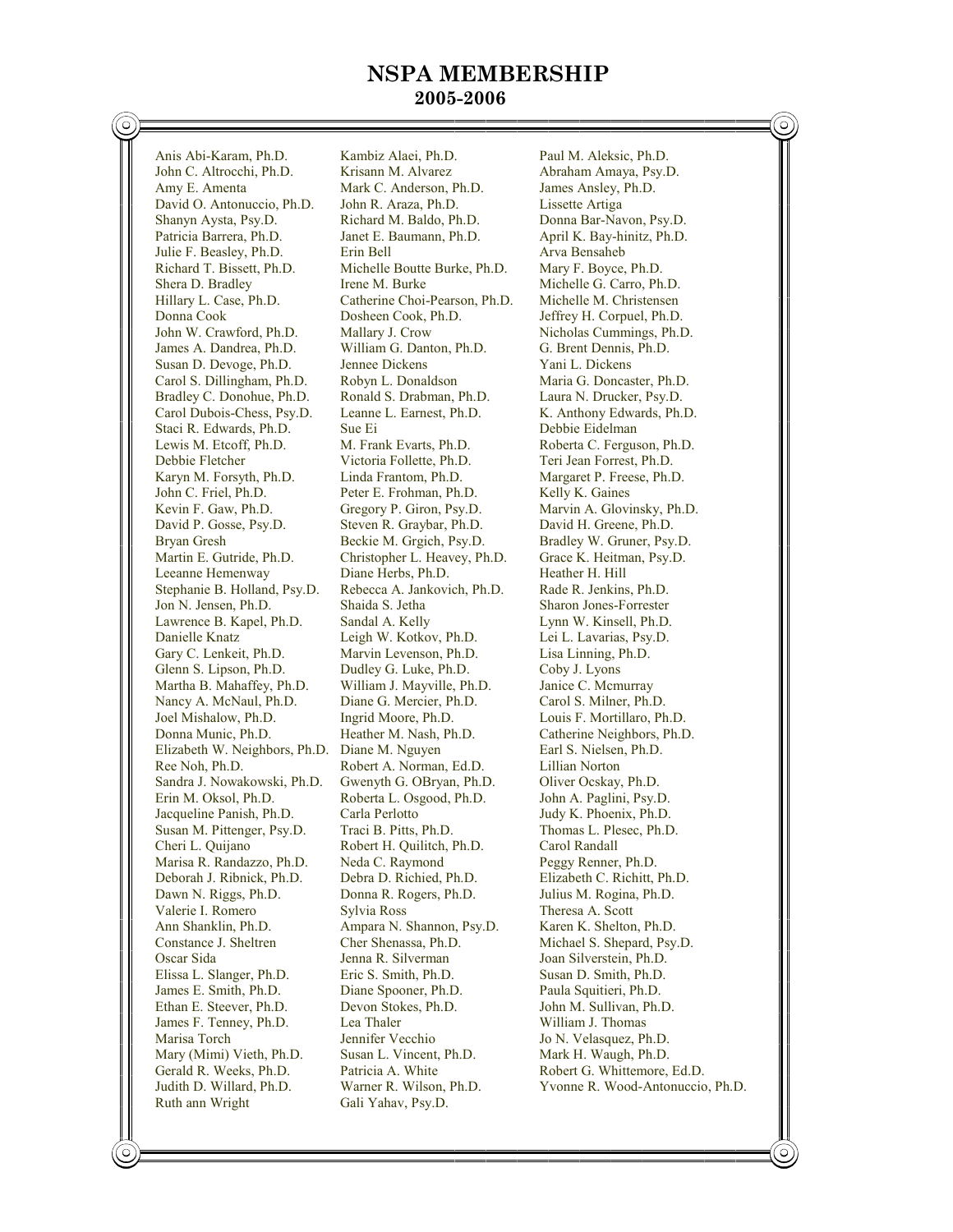### Carson City Focus By Bryan Gresh, NSPA Lobbyist

If you haven't already seen it, you soon will. A letter in the mail asking your financial support for the NSPA PAC, the psychological association's Political Action Committee. If you really take the time to read the letter, you will see how important it is for all NSPA members to write a check. NSPA did so well during the last campaign cycle in 2004, our first organized foray in the campaign contribution arena, that expectations are high for us to do even better in 2006. And make no mistake, the campaign season is in full swing.

 What is the NSPA PAC? It's an opportunity for psychologists, whether you're in private practice, an institutional setting or the university system, to help support the campaigns of legislative candidates who strongly support psychology. By adding your contribution to that of colleagues around the state, we can better help those who share our passion and positions on a host of issues important to all psychologists.

 Last campaign season, thanks to your help, our fledgling Political Action Committee identified legislative candidates we felt strongly supported the Nevada State Psychological Association. We raised enough to contribute to nine of those candidates: Democrats and Republicans, Senators and Assemblymen, incumbents and challengers. All nine won, and each was a reason we saw an unprecedented 40% increase in mental health funding in the state, to \$515 million during the current two year period. For the NSPA PAC, and those who contributed to make it happen, it was a solid start.

As was the case in 2004

and will be again, your Legislative Committee and I and then the entire Board fully vet the list of potential recipients of those PAC dollars. We take the responsibility very seriously and strive to ensure we speak for all psychologists when we endorse, and financially support, a candidate for the Nevada State Legislature.

 But you may ask, Why bother giving at all? Why do I need to? Because it's not just medical doctors and lawyers who contribute to political races in Nevada, it's nurses, psychiatrists and a variety of other health care providers, all of whom understand they must become politically proactive or their practice acts will suffer.

 Some may ask What has NSPA done for me? It's is a fair question. The answer is simple. Plenty. Just last session alone, NSPA was active in more than two dozen pieces of legislation, a number of which had potential damaging effects to our members. We were successful in preventing two bills from becoming law that would negatively impact the practice of psychology. In the social justice arena, NSPA stood out on Assembly Bill 6, the ban on the juvenile death penalty. We were asked to provide expert testimony. We enjoyed a closer relationship with the governor's office and, of course, we were proud to have been actively engaged with a host of others who were dedicated to improving mental health. The result, unprecedented millions more mental health dollars

 Every two years, the Nevada Legislature looks at the field of psychology and determines



whether changes should be made to how we practice our profession and what we do

within our "scope of practice." Each session the battle gets a little more difficult as we fight to maintain the high levels of education and training necessary for those wishing to be called licensed psychologists in the state of Nevada. You worked hard for the privilege of calling yourself a psychologist. We continually work hard to protect that right. Your check to the NSPA PAC will help.

Questions or comments about the NSPA Newsletter? Please contact Karen Shelton, Ph.D. at karenshelton@charter.net or (775) 826-1002 x13

The views and opinions expressed in each article of the NSPA news are those of the author and not necessarily shared by NSPA.

### **Advertise in the NSPA Newsletter!**

**The NSPA Quarterly Newsletter is a great opportunity to advertise your practice to over 120 psychologists state-wide. The newsletter also accepts classified ads including Office Space for Lease, Help Wanted, etc.** 

**For more info call Karen Shelton, Ph.D. at (775) 826- 1002 x13, or e-mail karenshelton@charter.net**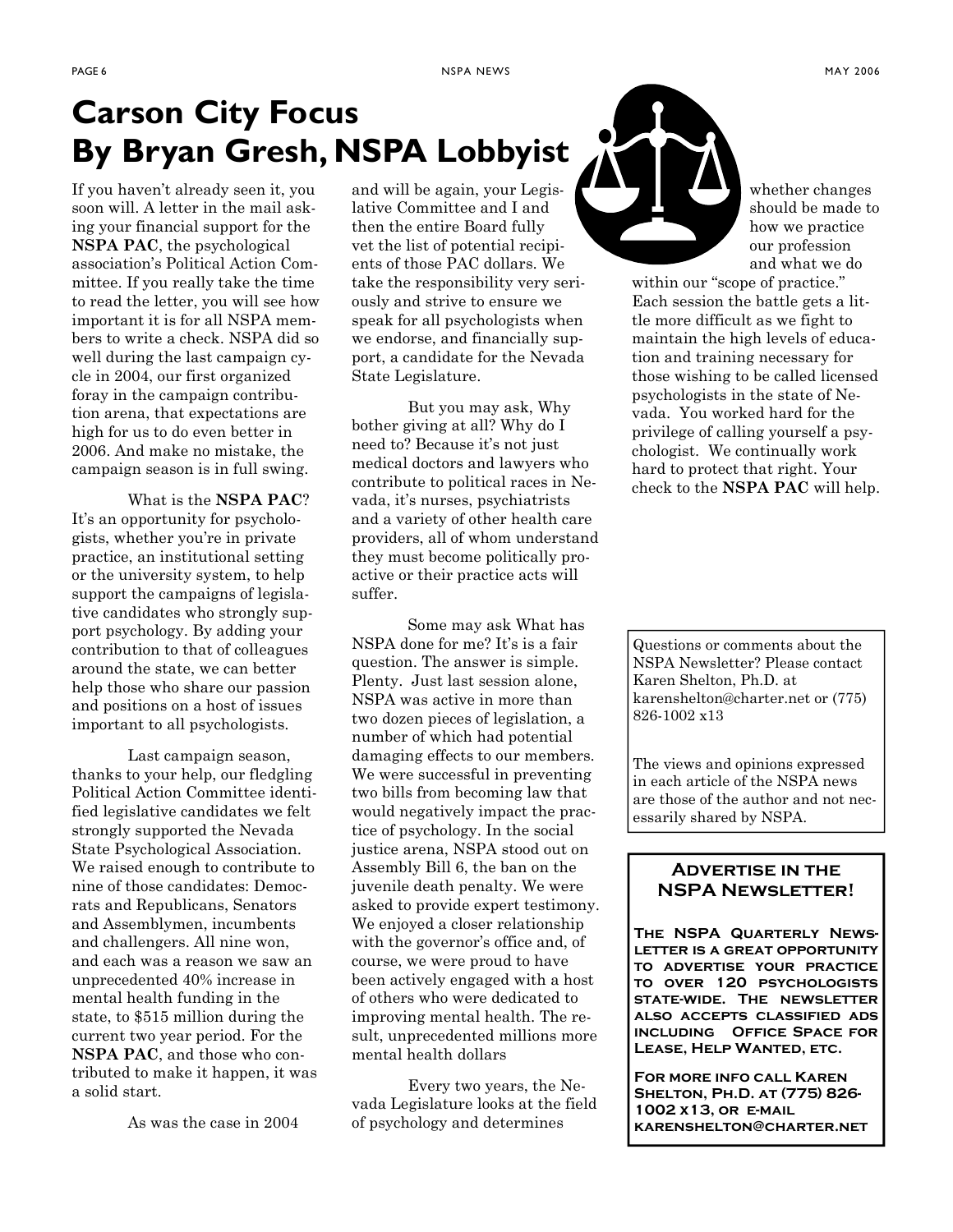### Sexual Conflict—It's A Good Thing John C. Friel, Ph.D. www.clearlife.com Reno, and One Day A Week In Las Vegas Starting May, 2006

That sounds like Martha Stewart in her pre-prison days. But it's true. Conflict is not only a part of each person's everyday life. In long-term committed romantic relationships it is also the raw material that is used to create enduring passion. Imagine a novel or movie with no conflict between characters. But, as we all know too well, conflict is also what can destroy a relationship. Freud captured the interplay between creation and destruction when he borrowed the terms "Eros" and "Thanatos" from the Greeks and used them as central concepts in his theories.

Gridlock. A couple is in the middle of an argument about sex. He is angry because he feels she isn't interested enough in sex, and says that he feels closer to her when they make love--that it's a way for him to connect. She is angry because he keeps pushing her about sex when she has repeatedly told him that she needs an emotional connection before she feels like being sexual. They become what David Schnarch calls "gridlocked." Gridlock is a normal stage of all marriages, not just ones that are in trouble, and it usually lasts for years, even decades, before something changes.

There are basically three outcomes once a couple gets into this stage:

They can stay stuck indefinitely, which many do, but with a resulting death of passion and chemistry in the relationship.

They can get divorced.

They can learn how to handle the anxiety and discomfort that comes with having a truly intimate relationship, break through the gridlock, and have chemistry and passion in their marriage "until death do they part."

Conflict. One of the more profound, practice-changing ideas that I have embraced over the past 25 years is expressed succinctly by our colleague, David Schnarch:

 "…a couple's sexual repertoire grows through conflict rather than compromise. Sexual conflict in marriage is not just inevitable—it's important…[because it]…makes both people grow up." (Passionate Marriage, p. 259.

 He notes, as does Bill Doherty, that therapists doing couples work need to be able to tolerate their own anxiety and to be more differentiated than the couple with whom they are working, otherwise s/he will do things to "lower the heat" in the session when it shouldn't be (there are, of course, times when it should be), and thus sabotage each of the partner's growth.

Specificity. It is important to remember that the key to working with a couple's sexual conflicts is the principle of specificity there is little use in talking with a couple in vague, general terms about their sex life. If a couple says this: "We start to make love and half the time it just doesn't work out, and then one of us winds up mad and sleeping on the couch," we should be asking things like this: "Could you take one of these incidents and each tell me second-bysecond what was said and done from the time one of you signaled interest to the other, to when one of you was downstairs sleeping on the couch?" And when he or she says, "I touched him/her in a way that hurt—I didn't mean to—and then it was over," we should ask, "Where did you touch him/her, and what was your reaction to that touch?" As uncomfortable as this might seem to get for the couple, if you are comfortable asking the questions and your non-verbals are telling them that you are interested in helping them solve a problem, the majority of couples will be quite clear and frank.

Isomorphism. The principle of isomorphism states that the structure of a couple's conflicts is pretty much the same whether it's about sex, money, kids, in-laws, or anything else. I tell couples that they could take a clear plastic overhead transparency sheet and "place it over" one of those sexual conflicts like the one above, "trace it out or map it out," and then it would fit over nearly all of their other conflicts. The issue in the above conflict isn't that it happened—lovers doing something that unintentionally hurts the other person is quite common. It's how the couple handles it, and how each of the partners handles his/her anxiety, shame, hurt, and fear that determines whether they are able to move out of gridlock or not.

Equals. Above all, it is crucial when working with a couple's sexual conflicts to remember that we always pair up with a partner who is equally healthy and/or dysfunctional—equally differentiated—as ourselves. If you find yourself siding with one or the other, with seeing one of the partners as "sicker" than the other, either take the case to consultation, or refer them on, because you won't be of much help to them if you are seeing them that way. This is especially true when one of the partners grew up in a particularly painful family, such as one in which s/he was sexually abused as a child.